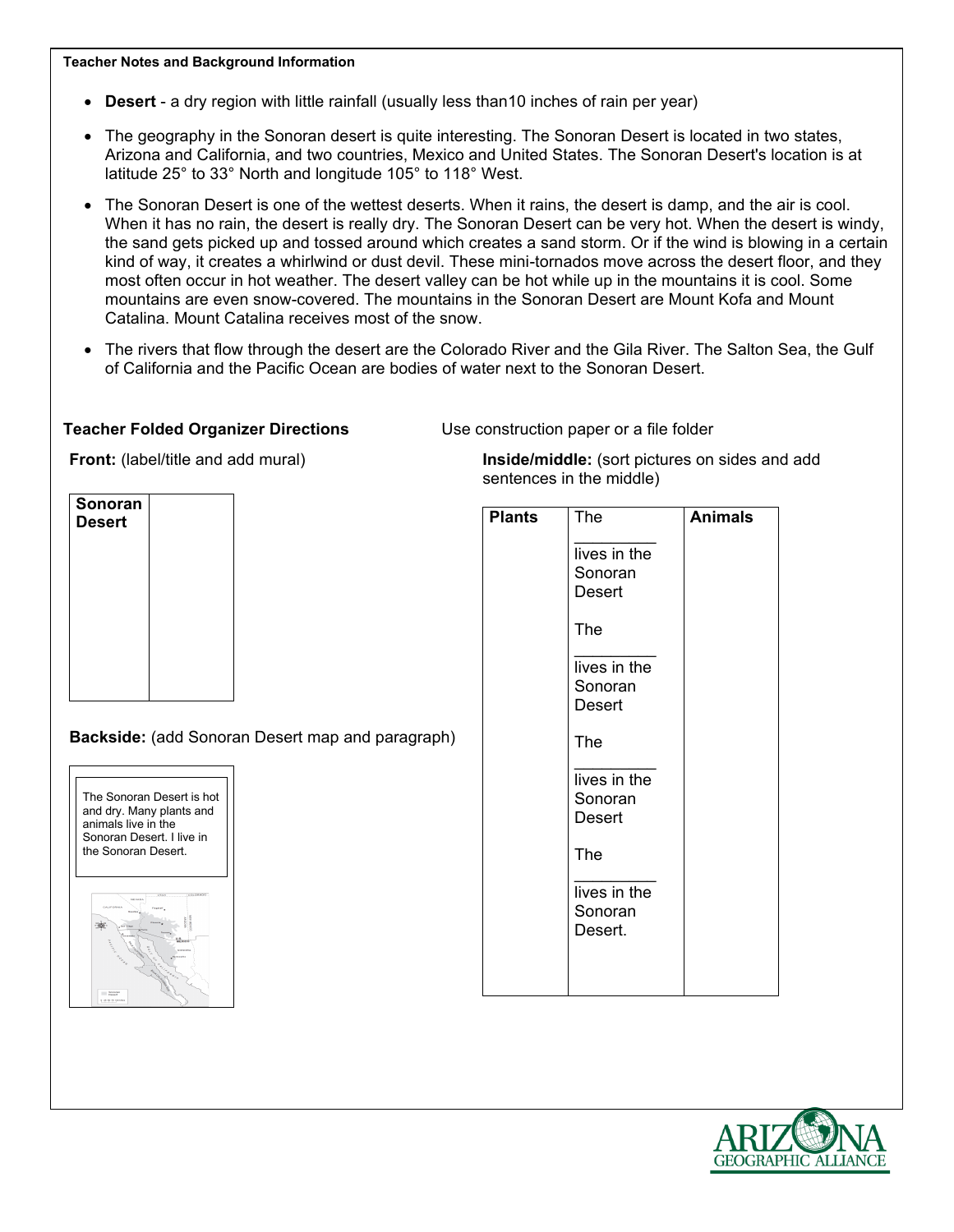## Student Handout: **Plant and Animal Sort**



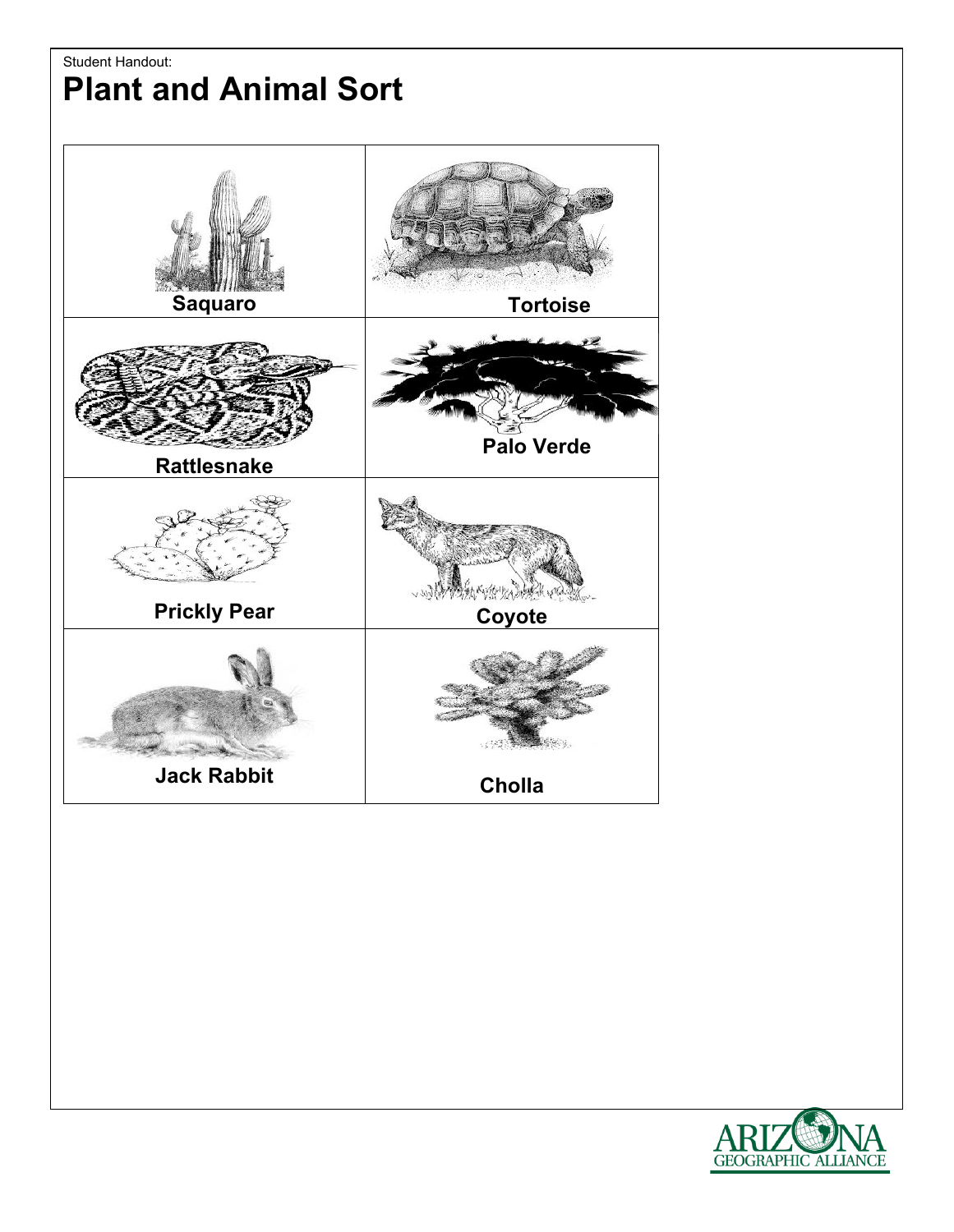### **Student Handout:**

Cut out and glue inside folded organizer after completing and writing sentences.

# **Sonoran Desert Sentences**

 $\mathsf{The}$ 

lives in the Sonoran Desert.

The  $\qquad \qquad \_$ lives in the Sonoran Desert.

The

lives in the Sonoran Desert.

 $\mathcal{L}_\text{max}$  and  $\mathcal{L}_\text{max}$  and  $\mathcal{L}_\text{max}$ 

The

lives in the Sonoran Desert.

 $\mathcal{L}_\text{max}$  and  $\mathcal{L}_\text{max}$  and  $\mathcal{L}_\text{max}$ 

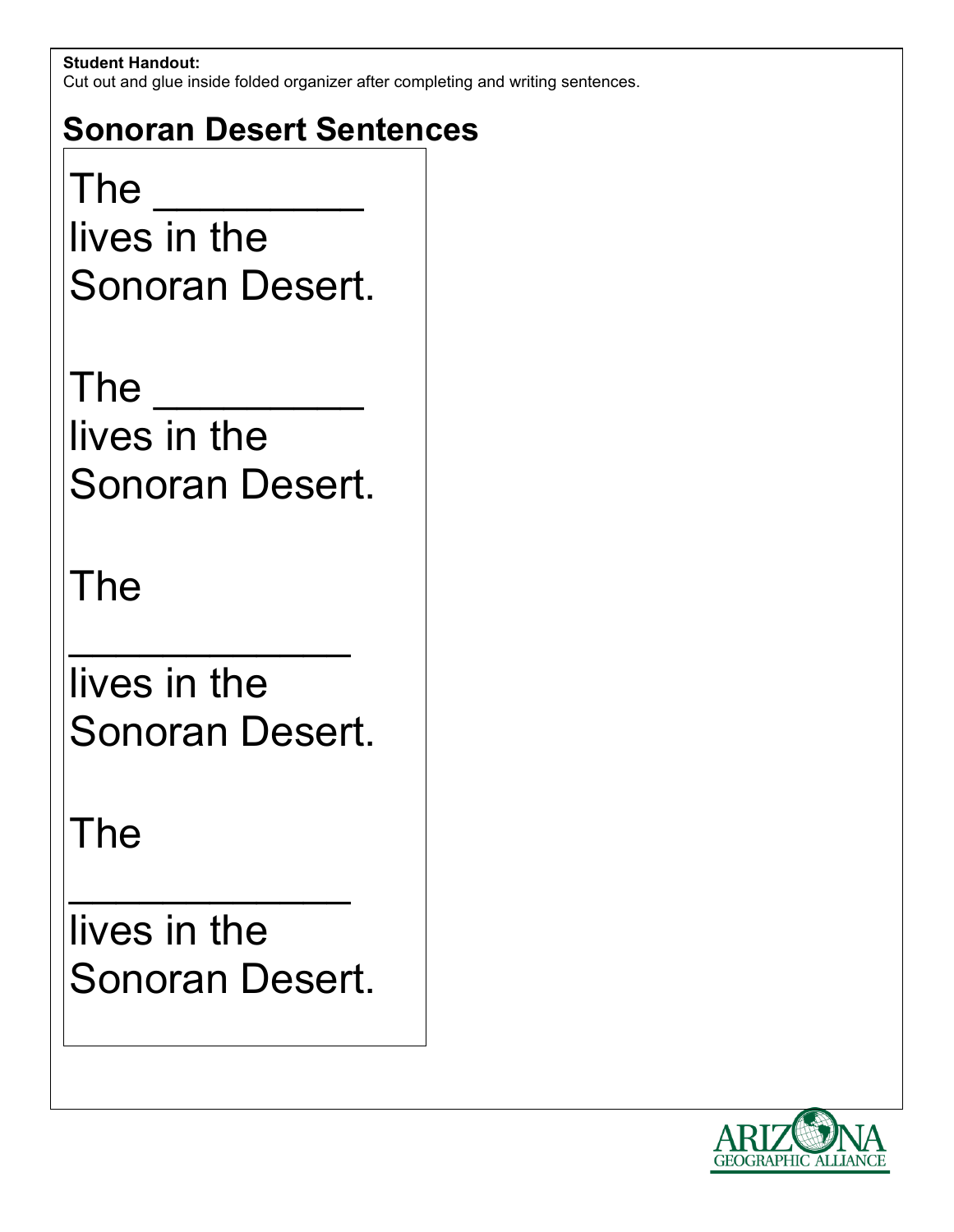Underline the words Sonoran Desert with a red crayon. Cut out the paragraph and glue it to backside of foldable organizer.

# **Sonoran Desert Paragraphs**

The Sonoran Desert is hot and dry. Many plants and animals live in the Sonoran Desert. I live in the Sonoran Desert.

The Sonoran Desert is hot and dry. Many plants and animals live in the Sonoran Desert. I live in the Sonoran Desert.